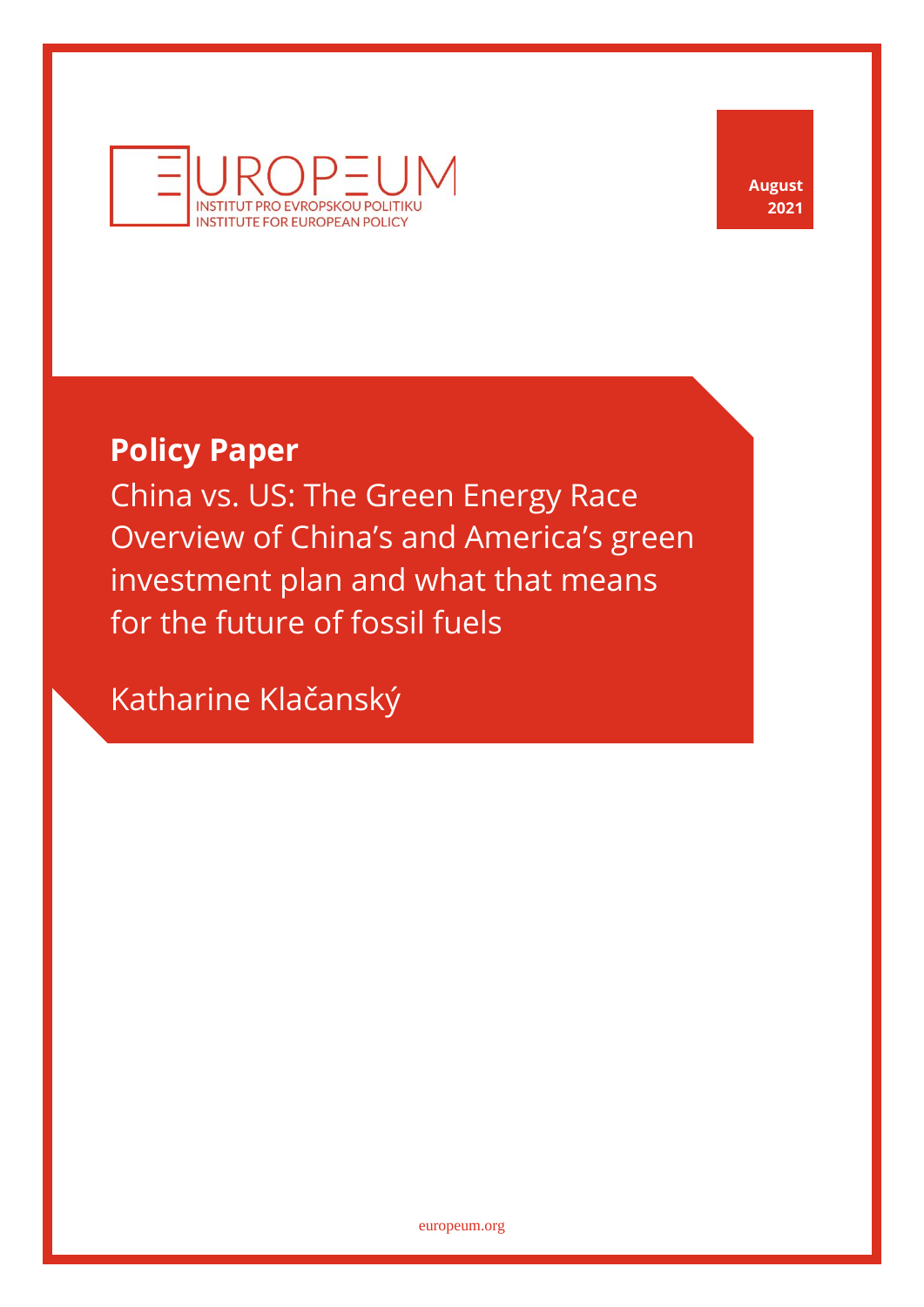|  | -          |
|--|------------|
|  | s.<br>____ |
|  |            |
|  |            |
|  |            |
|  |            |

## **Contents**

| Figure 2: Renewable electricity generation by source (non-combustible), United States 1990-2019  3               |
|------------------------------------------------------------------------------------------------------------------|
| Figure 3: Renewable electricity generation by source (non-combustible), United States 1990-2019  5               |
|                                                                                                                  |
|                                                                                                                  |
| Figure 4: Renewable electricity generation by source (non-combustible), China (People's Republic of China        |
|                                                                                                                  |
| Figure 5: Share of top three producing countries in total processing of selected minerals and fossil fuels, 2019 |
| Figure 6: Share of top three producing countries in total processing of selected minerals and fossil fuels, 2019 |
|                                                                                                                  |
|                                                                                                                  |
|                                                                                                                  |

#### Abstract

The role of climate change in geopolitics has changed significantly in the last decade. The climate topic has shifted the geopolitical winds towards a complete restructuring of the future global economy. Today, a multilateral order is being challenged with a new era of green-energy competition spanning over greater geographic and economic spheres, driven by rapid technological change and advancements. Energy security and technological developments in renewables will determine who will become global leaders, awarding them with competitive and strategic economic advantages. Renewable energy programs and policies in China and the United States have rapidly increased in a short period of time. Facing the rapid global expansion of China's energy-sphere of influence, the United States began competing with China by offering affordable finance for global clean energy development in lieu of fossil fuels. By financing more clean energy projects, the United States would contribute to meeting the goals of the 2015 Paris Agreement on Climate Change and provide a counterweight to China's energy investments around the globe.

This paper calls on global renewable energy leaders such as China and the United States to collaborate more closely by building a competitive sustainable energy platform, along with its global partners such as the European Union. By sharing information, costs, and efforts, it would possibly accelerate technological advancements towards more renewables and climate-friendly policies. The idea is for governments to create an environment in which companies can compete to produce more renewable technologies. China is realizing quickly that if governments increase their efforts, especially by supporting research and development, this is likely the key to winning the "green-energy race". Better yet, increased technology cooperation and competition between countries and their respective companies, could help motivate and engage other countries into action as well and ultimately mitigate greenhouse gas emissions.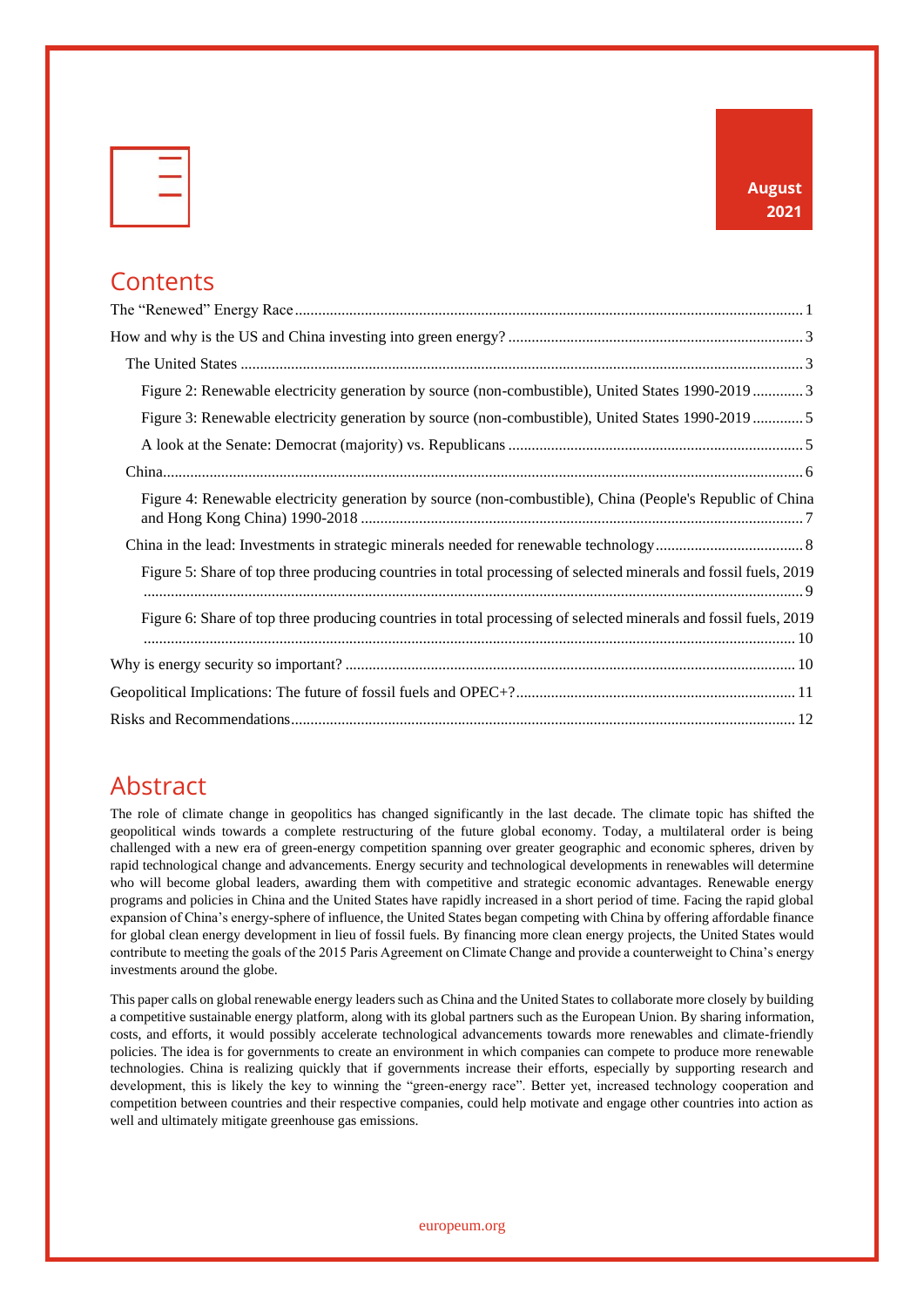| u.<br>____ |
|------------|
|            |
|            |

## <span id="page-2-0"></span>The "Renewed" Energy Race

China and the United States (US) are the world's biggest producers of CO2 and have ironically entered the Green Energy Race – transforming the energy security dynamics through renewable energy deployment. Crucial changes are occurring within the global energy system, impacting every nation on the planet, and shifting the very geopolitical sphere of influence. Renewable energy is now at the centre of the global energy landscape. <sup>1</sup> Technological advances and falling costs have made renewables grow faster than any other energy source, and China has a running start.<sup>2</sup>

Between April 22-23, 2021, American President Joseph Biden invited 40 world leaders to a virtual summit called the Leaders' Summit on Climate. It underscored the urgency – and the economic benefits – of spurring stronger climate action. The US, producing 13% of global CO2 emissions in 2019 alone, pledged a reduction of greenhouse gas emissions by 50-52% by 2030 and a net-zero carbon economy by 2050. <sup>3</sup> The plan ultimately requires electricity generation to be carbon-free by 2035. <sup>4</sup> China, who accounts for one-third of global emissions, is the largest market for clean power, but is still simultaneously the world's biggest polluter. Both the US and China are losing billions in climate related disasters. The economic and health consequences of air pollution in China are providing incentive to invest into renewables. In 2012, RAND Corporation estimated that air pollution cost China  $$535$  billion, or 6.5 percent of its GDP.<sup>5</sup> In the

<sup>3</sup> *President Biden Invites 40 World Leaders to Leaders Summit on Climate*. (2021, March 26). The White House. https://www.whitehouse.gov/briefing-room/statementsreleases/2021/03/26/president-biden-invites-40-world-leaders-toUnited States, climate change disasters such as hurricane damage, real estate losses, energy, and water costs— come to 1.8 percent of U.S. GDP, or almost \$1.9 trillion annually, by 2100.<sup>6</sup>

China's pledge, during Bidens Leaders' Summit, resembled the same message from September of 2020 when President Xi Jinping told the UN General Assembly "We aim to have CO2 emissions peak before 2030 and achieve carbon neutrality before 2060…. COVID-19 reminds us that humankind should launch a green revolution."<sup>7</sup>

With such ambitious targets that will restructure the global energy sector, it begs several questions: What is motivating the US and China to invest heavily in renewables now? What impact will this have on the future of fossil-fuels? What geopolitical implications will this new technology have on the global balance of political power when so many countries will reduce their reliance on oil and gas in the future?

Decarbonization measures already initiated globally, mainly in the European Union (EU), are positively reinforcing its importance on the energy transition to influence and increase technological advances and competitiveness of solar and wind energy. <sup>8</sup> These initiatives are propelled by the 2015 Paris Agreement that aims to limit global warming well below 2 degrees Celsius compared to pre-industrial levels. <sup>9</sup> Not to mention, the newly released

1

<sup>&</sup>lt;sup>1</sup> See projections: Motyka, Marlene. "2021 Renewable Energy Industry Outlook." *Deloitte United States*, 30 Mar. 2021, www2.deloitte.com/us/en/pages/energy-andresources/articles/renewable-energy-outlook.html.

<sup>&</sup>lt;sup>2</sup> See study: "Renewable Power Generation Costs in 2019." *IRENA*, 2019, www.irena.org/publications/2020/Jun/Renewable-Power-Costs-in-2019.

leaders-summit-on-climate/.

<sup>4</sup> Biden For President. (2020, October 29). *Plan for Climate Change and Environmental Justice | Joe Biden*. Joe Biden for President: Official Campaign Website. https://joebiden.com/climate-plan/.

<sup>5</sup> Crane, Keith, and Zhimin Mao. "Costs of Selected Policies to Address Air Pollution in China." *RAND*, 2015. *Crossref*, doi:10.7249/rr861.

<sup>6</sup> Ackerman, Frank, and Elizabeth A. Stanton. "The Cost of Climate Change." *Natural Resources Defense Council*, 2008. *NRDC*, www.nrdc.org/sites/default/files/cost.pdf.

<sup>7</sup> United Nations. (2020, September 22). *'Enhance solidarity' to fight COVID-19, Chinese President urges, also*. UN News. https://news.un.org/en/story/2020/09/1073052.

<sup>8</sup> Eyl-Mazzega, M. A., & Mathieu, C. (2020). The European Union and the Energy Transition. *The Geopolitics of the Global Energy Transition*, 27–46. https://doi.org/10.1007/978-3-030- 39066-2\_2.

<sup>9</sup> UNFCCC. (2018, March 1). *The Paris Agreement*. United Nations Climate Change. https://unfccc.int/process-andmeetings/the-paris-agreement/the-paris-agreement.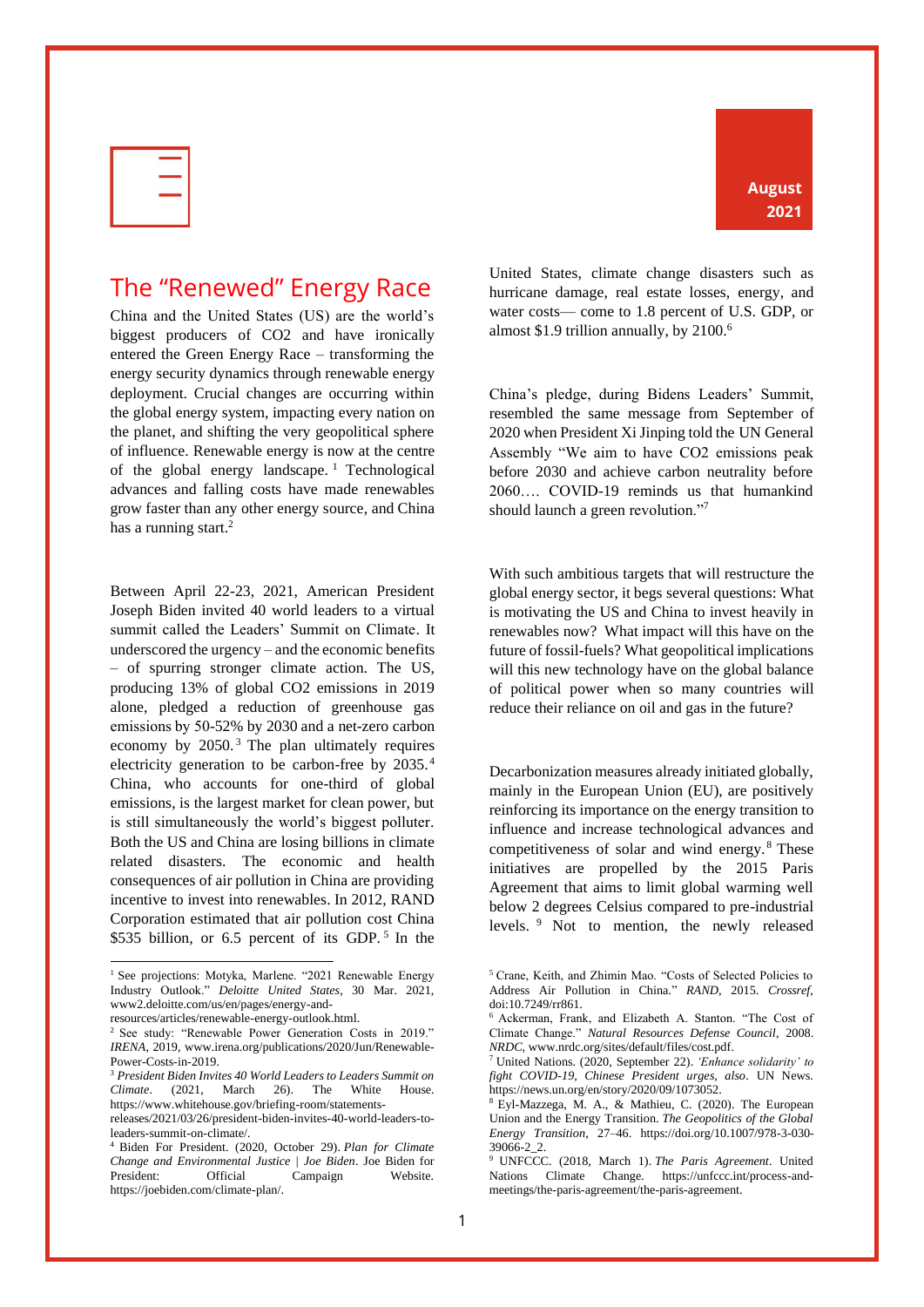

AR6 climate change report by the United Nations Intergovernmental Panel on Climate Change (IPCC), which provides a clear summary and stark warning for policy leaders on the future of mancreated climate change due to the burning of fossil fuels.<sup>10</sup>

Seeing the great potential of this renewable industry, the US and China, have thus entered the "Energy Race." Figure 1 shows China's energy transition investment in 2020 at \$134.8 billion, maintaining its first-place status as the largest investor of any country in the world.<sup>11</sup> Renewable energy capacity investment for China stands at \$83.6 billion in 2020, and outlays on electric transport of \$45.3 billion.<sup>12</sup> The U.S. was the second-biggest investing country, standing at \$85.3 billion. Renewable capacity investment fell 20% to \$49.3 billion, while electric transport outlays edged up 3% of \$18 billion.<sup>13</sup>

#### Figure 1: Global investment in energy transition by country, 2020



<sup>10</sup> See report here: IPCC, 2021: Climate Change 2021: The Physical Science Basis. Contribution of Working Group I to the Sixth Assessment Report of the Intergovernmental Panel on Climate Change (Masson-Delmotte, V., P. et al): https://www.ipcc.ch/report/sixth-assessment-report-workinggroup-i/.

<sup>11</sup> "Energy Transition Investment Trends: Tracking Global Investments in the Low-Carbon Energy Transition." *Bloomberg* 

Therefore, with growing populations and rapid industrialization of growing economies, comes increased consumption of goods and services that were (and still are) heavily dependent on fossil fuels. However, to guarantee these growing demands, governments must match this with adequate energy supplies and have hence begun to heavily diversify its energy portfolio. According to a 2019 study by BloombergNEF, governments around the world invested USD 363.3 billion in clean energy investments, and 19% in offshore wind, compared to previous years.<sup>15</sup>

**August 2021**

*NEF*, 19 Jan. 2021, assets.bbhub.io/professional/sites/24/Energy-Transition-Investment-Trends\_Free-Summary\_Jan2021.pdf. <sup>12</sup> Ibid.

 $^{14}$  Ibid.

<sup>15</sup> BloombergNEF. "Clean Energy Investment Trends 2019." *BloombergNEF*, 2019,

data.bloomberglp.com/professional/sites/24/BloombergNEF-Clean-Energy-Investment-Trends-2019.pdf.

 $13$  Ibid.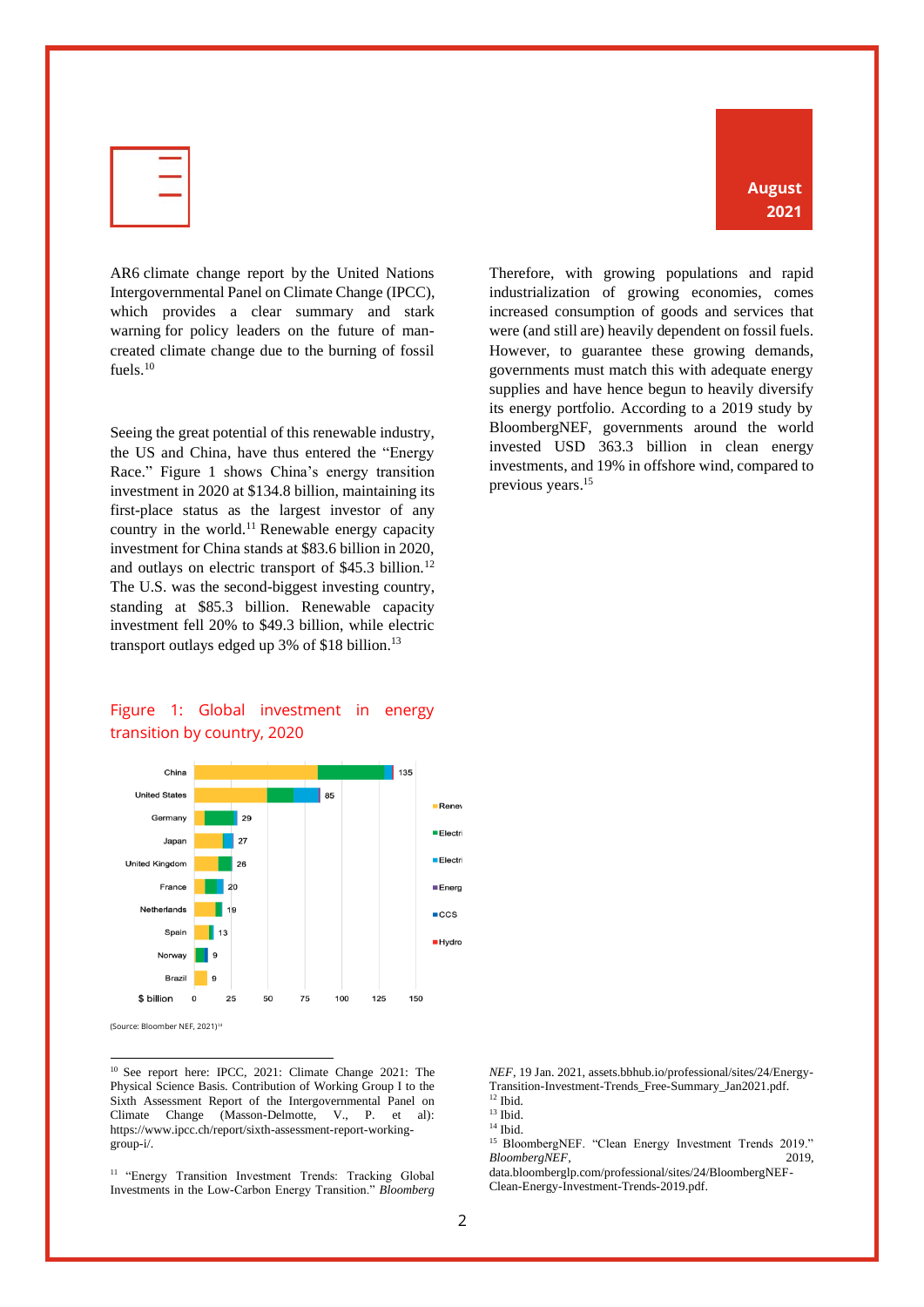| s.<br>____ |  |
|------------|--|
| --         |  |
|            |  |

# <span id="page-4-0"></span>How and why is the US and China investing into green energy?

## **August 2021**



*United States 1990-2019*

<span id="page-4-2"></span>*Figure 2: Renewable electricity generation by source (non-combustible),* 

#### <span id="page-4-1"></span>The United States

In 2019, Susan Nickey, managing director at Hannon Armstrong Sustainable Infrastructure Capital Inc. stated that: "More and more corporations and consumers [in the US] …want 100 percent renewable energy," adding that city and state governments are adopting renewable-friendly policies to reflect that growing demand.<sup>16</sup>

The year 2019 was a remarkable year in the US as it hit a record \$55.5 billion in renewable energy investments, up by 28% from 2018. <sup>17</sup> This meant that solar rose 16% to \$23.3 billion while wind went up by 44% to \$31.8 billion, almost entirely thanks to onshore projects. Other technologies saw minimal investment, with biofuels for instance down 38% at \$320 million, the lowest rate for that sector since 2016. <sup>18</sup> This increase in renewables is in fact demonstrated in figure 2 whereas in 2018 wind exceeded hydro power as a renewable source of energy. As of 2019, wind power is producing 303,410 GWh of energy, hydro 296,701 GWh, and solar 93,129 GWh. It goes without saying, then, that the US is on a positive upward trend towards sustainability.



So, how did they get there? Interestingly enough, despite former President Donald J. Trump's efforts of withdrawing federal support for Obama-era climate goals and slapping a 30% tariff on solar panels, which led to a loss of at least 23,000 jobs on two big solar projects,  $19$  it indirectly inspired a backlash in US cities, states, and corporations to install renewable energy sources. Developers in the US of both solar and wind were driving ahead with projects in order to be qualified for the soon-to expire tax credits. In solar, the incentive is the Investment Tax Credit and ensured that if construction started in 2019 and placed in service by 2023, then the project owner (commercial developer or household) would be eligible to receive a credit equivalent of up to 30% to finance such renewable projects. This outweighed US solar industry problems, such as the tariffs imposed on equipment imported from China and

<sup>&</sup>lt;sup>16</sup> "Energy Transition Investment Trends: Tracking Global Investments in the Low-Carbon Energy Transition." *Bloomberg NEF*,

<sup>17</sup> Gregorio, D. (2018, June 22). *Renewable energy seeks demand, investment to survive Trump squeeze*. Reuters. https://www.reuters.com/article/us-renewables-energytrump/renewable-energy-seeks-demand-investment-to-survivetrump-squeeze-idUSKBN1JI2CE.

<sup>&</sup>lt;sup>18</sup> Angus McCrone. (2020). Global Trends in Renewable Energy Investment 2020. *Frankfurt School-UNEP Centre*, 1–52. https://wedocs.unep.org/bitstream/handle/20.500.11822/32700/G TR20.pdf?sequence=1&isAllowed=y.

<sup>19</sup> Henze, V. (2020, January 16). *Late Surge in Offshore Wind Financings Helps 2019 Renewables Investment to Overtake 2018*. BloombergNEF. https://about.bnef.com/blog/late-surge-inoffshore-wind-financings-helps-2019-renewables-investment-toovertake-2018/.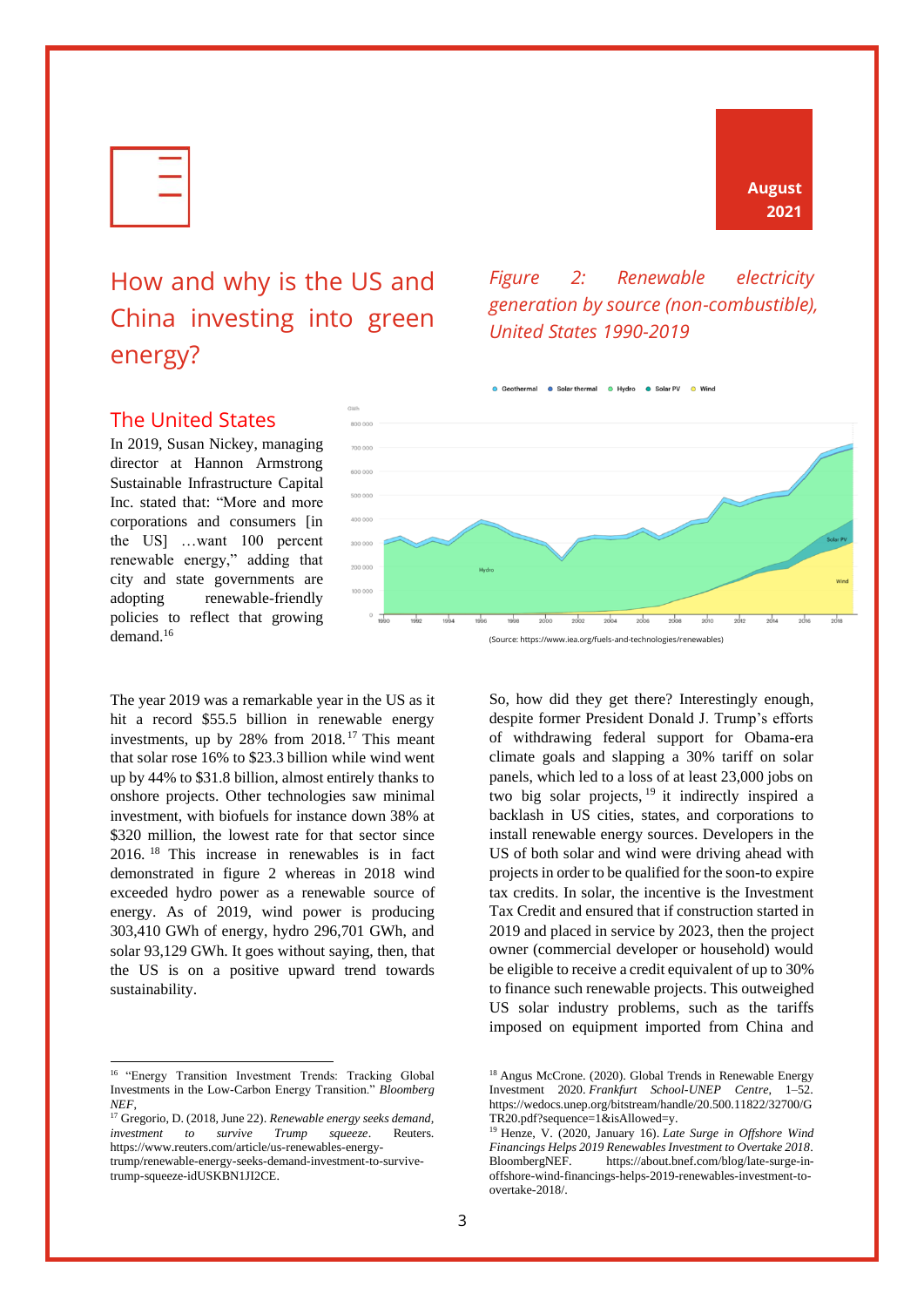

gave companies the head start, they needed. Companies such as Italian based Enel Green Power recently stated that it plans to build the largest solar farm in North America in a town near Waco, Texas. <sup>20</sup> Even Goldman Sachs Group inc. has bought a solar storage project in California.<sup>21</sup> American companies are listening to the fact that they have investors, customers, and shareholders, all demanding for a sustainable future. It is, to say the least economically beneficial, i.e., profitable to invest in renewables.

It comes as no surprise then that President Biden's \$2 trillion Clean Energy Plan could not have come at a better time. Undoubtedly, not only does the Earth need it – but the economy and consumers demand it too. During President Biden's first month in office, several executive actions were signed, including the freezing of new oil and gas leases on public lands, and doubling offshore wind production by  $2030.^{22}$ 

The President has further instructed the Environmental Protection Agency (EPA) and the Transportation Department to relook at fuelefficiency standards for cars and fuel subsidies. It is said he will also "revive an interagency working group Trump disbanded in 2017 that sets the 'social cost of carbon', an estimation of the economic damage caused by the release of a ton of carbon dioxide into the atmosphere."23

The backbone to President Biden's infrastructure spending to advance climate policy is thus a clean electricity standard (CES) that would push the US electricity sector to net-zero carbon emissions by 2035.<sup>24</sup> Given the importance of electricity in the circular economy, the CES is arguably Biden's single most important climate policy promise.

As traditionally conceived, a national clean energy standard is a federal regulation that would depend on utilities to increase the share of carbon-free sources on the electrical grids, ultimately reaching the goal of 100% by 2035. Already, nearly all major electric utilities have pledged to go carbon-neutral or zero out emissions by  $2050$ . <sup>25</sup> This would require individual American States to formulate their own implementation plans (it will be controversial for Republican States to say the least). Perhaps Biden's American Jobs Plan – calling Congress to invest \$100 billion in infrastructure and jobs – will prompt such states to move towards CES. The challenge will be to ensure that fossil fuel sources and communities dominated by coal production are taken care of through this transition. As of 2019, five states, three of which are Republican States, accounted for about  $71\%$  of total US coal production.<sup>26</sup> Such fossil fuel dependent states, and within them the fragile communities, face the future of mass budget shortfalls and job cuts for the next few years. The turned focus towards climate mitigation has resulted in the declining cost of renewable energy and in turn led to the sharp decline in demand for coal. In fact, coal generation fell by 43% since 2015.<sup>27</sup>

#### **August 2021**

<sup>20</sup> Webb, S. (2021, May 6). *Enel announces three major Texas renewable energy projects, including its largest US solar farm*. Houston Chronicle.

https://www.houstonchronicle.com/business/energy/article/Enelannounces-three-major-Texas-renewable-energy-16151867.php. <sup>21</sup> *Ibid.*

<sup>22</sup> Press Release: "President Biden to Take Action to Uphold Commitment to Restore Balance on Public Lands and Waters, Invest in Clean Energy Future." *US Department of Interior*, 27 Jan. 2021, www.doi.gov/pressreleases/fact-sheet-presidentbiden-take-action-uphold-commitment-restore-balance-publiclands.

<sup>23</sup> Biden For President. (2020a, August 5). *The Biden Plan to Build a Modern, Sustainable Infrastructure and an Equitable Clean Energy Future*. Joe Biden for President: Official Campaign Website. https://joebiden.com/clean-energy/.

<sup>24</sup> *Ibid.*

<sup>25</sup> Carpenter, S. (2020, October 16). *U.S. Utility Companies Rush To Declare Net-Zero Targets*. Forbes. https://www.forbes.com/sites/scottcarpenter/2020/10/15/usutility-companies-rush-to-declare-net-zero-

targets/?sh=2a97d8e5693b.

<sup>26</sup> EIA. (2020, October 9). *Where our coal comes from - U.S. Energy Information Administration (EIA)*. US Energy Information **Administration** https://www.eia.gov/energyexplained/coal/where-our-coalcomes-from.php.

<sup>27</sup> Ember. (2021, March 31). *United States*. https://emberclimate.org/global-electricity-review-2021/g20-profiles/unitedstates/.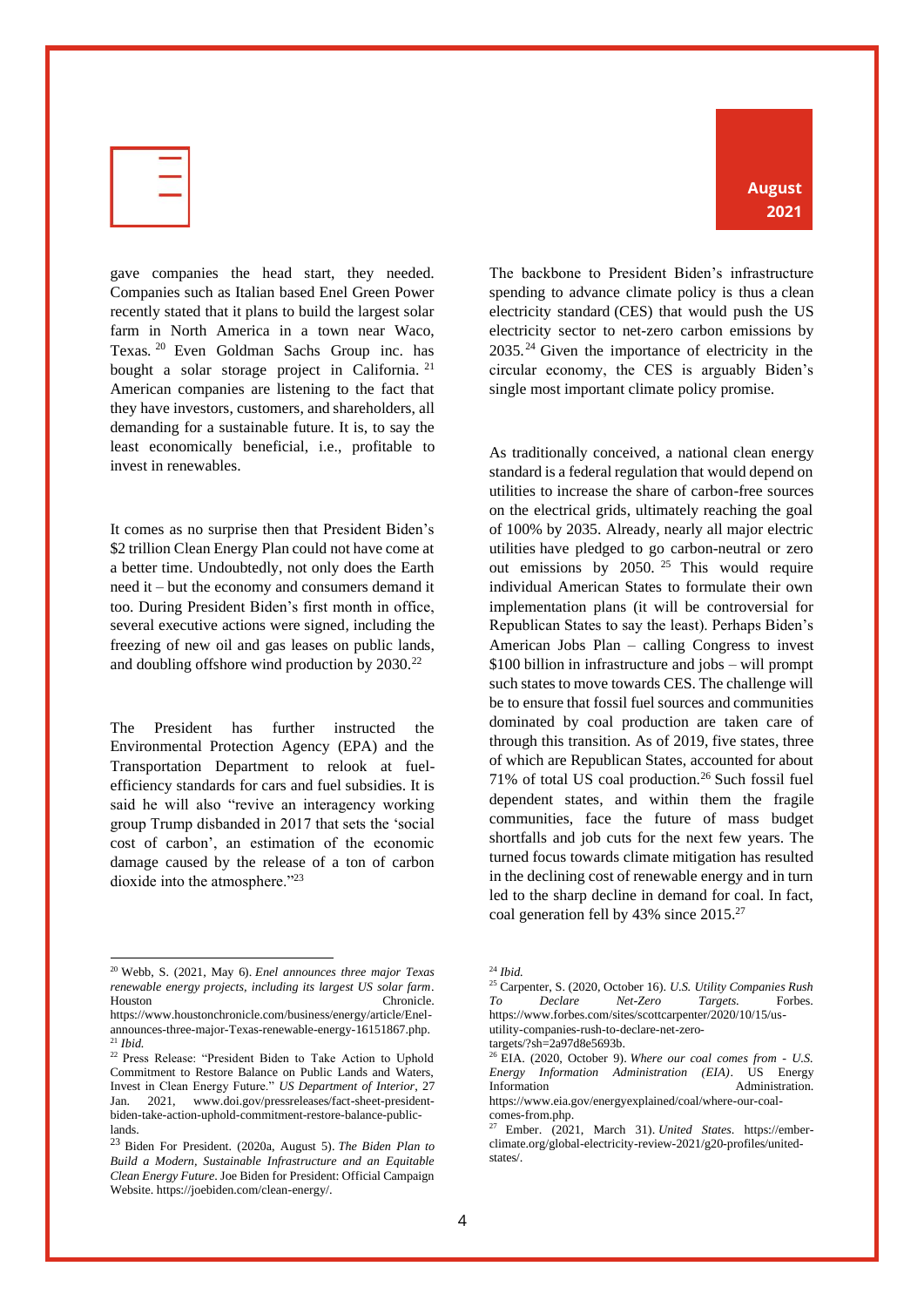

Therefore, it will be essential to implement just transition programs for such communities in order to build more sustainable and diverse economic bases, and hence, reducing their reliance on fossil fuel production as a revenue source and create new, lower-carbon economies to support and secure family-sustaining jobs.

The conditions and opportunity for renewable investments are ripe. Companies that used to mainly take on solar and wind projects are growing their renewables practices by investing in new technologies such as battery storage, hydrogen, and carbon capture, to name a few. They're adding stakeholders and making acquisitions to keep up with the demand.

However, the transition from an oil-based economy will not come without its consequences. The American Petroleum Institute (API), the industry's main lobby, contends that Biden's moratorium will cost millions of jobs.<sup>28</sup> It is simply not the case. In fact, clean energy jobs in the US outnumber all fossil fuel jobs by over 2.5 to 1; and they exceed all jobs in coal and gas by 5 to 1 (see figure 3).<sup>29</sup>

# **August 2021**

#### <span id="page-6-0"></span>*Figure 3: Renewable electricity generation by source (non-combustible), United States 1990-2019*



(Source: Sierra Club, 2017)<sup>30</sup>

Furthermore, for all the importance oil has on its economy, even heavy oil producing states such as New Mexico and Texas are preparing for a new energy era. Law firms representing Big Oil are earning hefty dollars by going green, as investors and companies encourage them to grow their renewable energy practices.<sup>31</sup>

#### <span id="page-6-1"></span>*A look at the Senate: Democrat (majority) vs. Republicans*

For the first time since 2010, the Democrats are in control of both chambers of Congress *and* the Presidency. Given the Democrats' strong focus on climate policy in the 2020 election, how does this change what is possible now?

<sup>28</sup> American Petroleum Institute. (2020, September 25). *Extended Offshore Energy Moratorium Denies Thousands of New American Jobs and Billions of Dollars in Potential Revenue*. API. https://www.api.org/news-policy-and-

issues/news/2020/09/25/expanded-offshore-moratorium.

<sup>29</sup> "Sierra Club Clean Energy Jobs Report Final (1).Pdf." *Sierra Club*, 2017, www.docdroid.net/G6njmYC/sierra-club-cleanenergy-jobs-report-final-1-pdf.

<sup>30</sup> "Sierra Club Clean Energy Jobs Report Final (1).Pdf." *Sierra Club*, 2017, www.docdroid.net/G6njmYC/sierra-club-cleanenergy-jobs-report-final-1-pdf.

<sup>31</sup> Huq, N. (2021, May 6). *Law Firms in Oil Country See Green in Renewable Energy Clients*. Bloomberg Law. https://news.bloomberglaw.com/business-and-practice/lawfirms-in-oil-country-see-green-in-renewable-energy-clients.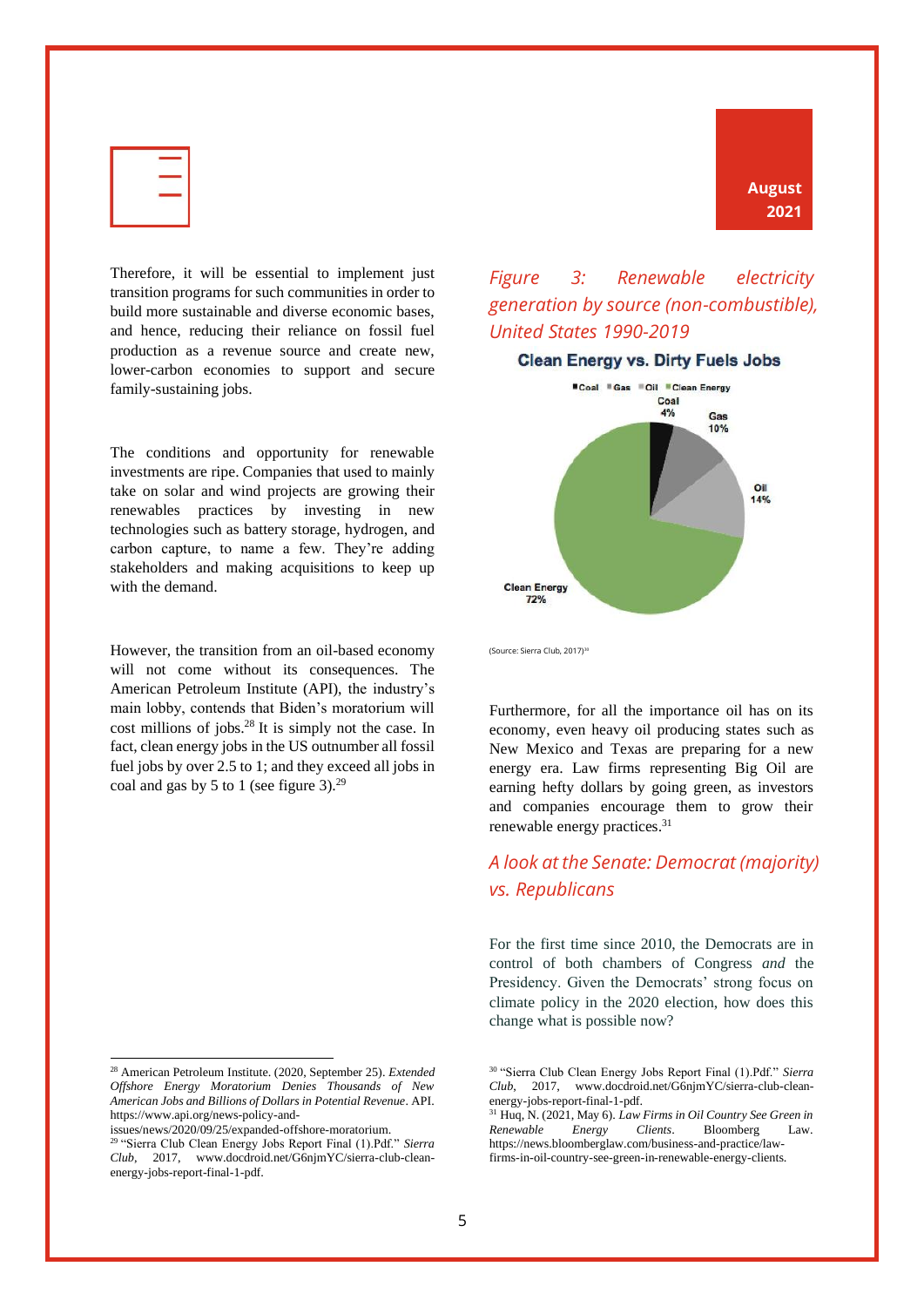

It is no secret that a vast majority of Republicans in the federal office outright reject climate change. In fact, according to the Center for American Progress, "there are still 139 elected officials in the 117th Congress, including 109 representatives and 30 senators, who refuse to acknowledge the scientific evidence of human-caused climate change."<sup>32</sup> Under the Republican party, supporting policies on cutting emissions and investing in renewable energies was quite slim and hence, was the reason why Congress has not seriously confronted climate change issues for more than a decade. The Republican power and majority in the Senate made it impossible. The issue now is that even though the Democrats hold majority, they will still have immense struggles to pass important climate bills due to the filibuster. The Senate is unique among western democracies in effectively requiring a super-majority to pass major pieces of legislation. Republicans in the Senate still have the power to block every single progressive priority, such as Biden's climate policies, using a procedural tool called the filibuster, which requires at a minimum 60 votes to advance legislation.

The filibuster will ultimately decide whether President Biden will succeed or not. However, a loophole exists which is the budget reconciliation bill, and it ultimately instructs certain committees to change spending, revenues, or deficits by specific amounts, and uniquely requires only a simple majority in the Senate rather than the 60 votes needed.33 Therefore, for the Biden administration to stand a chance on climate action, it could be argued, and recently confirmed by Energy Secretary Jennifer Granholm, that the most straightforward way is to implement a clean energy standard via the budget reconciliation and create a clean energy credit trading system on the government balance sheet.<sup>34</sup>

**August 2021**

Under that system, utilities would have to meet a target for zero-emissions electricity. If they do not, they must buy credits from the government or pay an alternative compliance fee and revenue from those payments could go into investments and funding to assist in the transition to cleaner energy. For now, we will have to see what the future holds.

#### <span id="page-7-0"></span>China

As an authoritarian government, China can execute and implement quick and dramatic policies due to lack of checks and balances. Some scholars refer to this as China's "authoritarian advantage."<sup>35</sup> Policies can be passed through parliament much more quickly than in a democratic government system as argued above. Over the past 30 years, thanks to policies aimed at developing the economy, China has emerged as an economic titan becoming the secondlargest economy with a broadening eager ready-tospend middle class, all the while being a global leader in technological innovation, and a military superpower. China recognizes its growing domestic demand of consumers and hence needs to rapidly expand its energy resources.

China's carbon neutral pledge is fundamental to achieving worldwide net-zero emissions. As the world's biggest polluter, China is taking steps to reduce its emissions of greenhouse gases and incorporated clean energy as part of its next five-year plan that began in 2021. It must be pointed out, however, that according to the latest report by the Centre for Research on Energy and Clean Air (CREA), due to the effects of Covid, China's CO2 emissions from fossil fuels and cement production

<sup>32</sup> Drennen, A., & Hardin, S. (2021, March 29). *Climate Deniers in the 117th Congress*. Center for American Progress. https://www.americanprogress.org/issues/green/news/2021/03/3 0/497685/climate-deniers-117th-congress/.

<sup>33</sup> Christian, M., Hale, Z., & Potter, E. (2021, January 14). *Budget reconciliation offers Democrats pathway to act on climate change*. S&P Global Market Intelligence. https://www.spglobal.com/marketintelligence/en/newsinsights/latest-news-headlines/budget-reconciliation-offersdemocrats-pathway-to-act-on-climate-change-62118325.

<sup>34</sup> Tamborrino, K. (2021, April 14). *Granholm: Reconciliation possible for clean energy standard, but no decisions made*. POLITICO. https://www.politico.com/news/2021/04/14/jennifergranholm-clean-energy-reconciliation-481545.<br>  $\frac{35 \text{ Tha. Di-1} \text{cm} \times (2020 - 7)}{2020 - 7}$ 

<sup>35</sup> The Diplomat. (2020, February 8). *Coronavirus and China's 'Authoritarian* 

*Advantage.'* https://thediplomat.com/2020/02/coronavirus-andchinas-authoritarian-advantage/.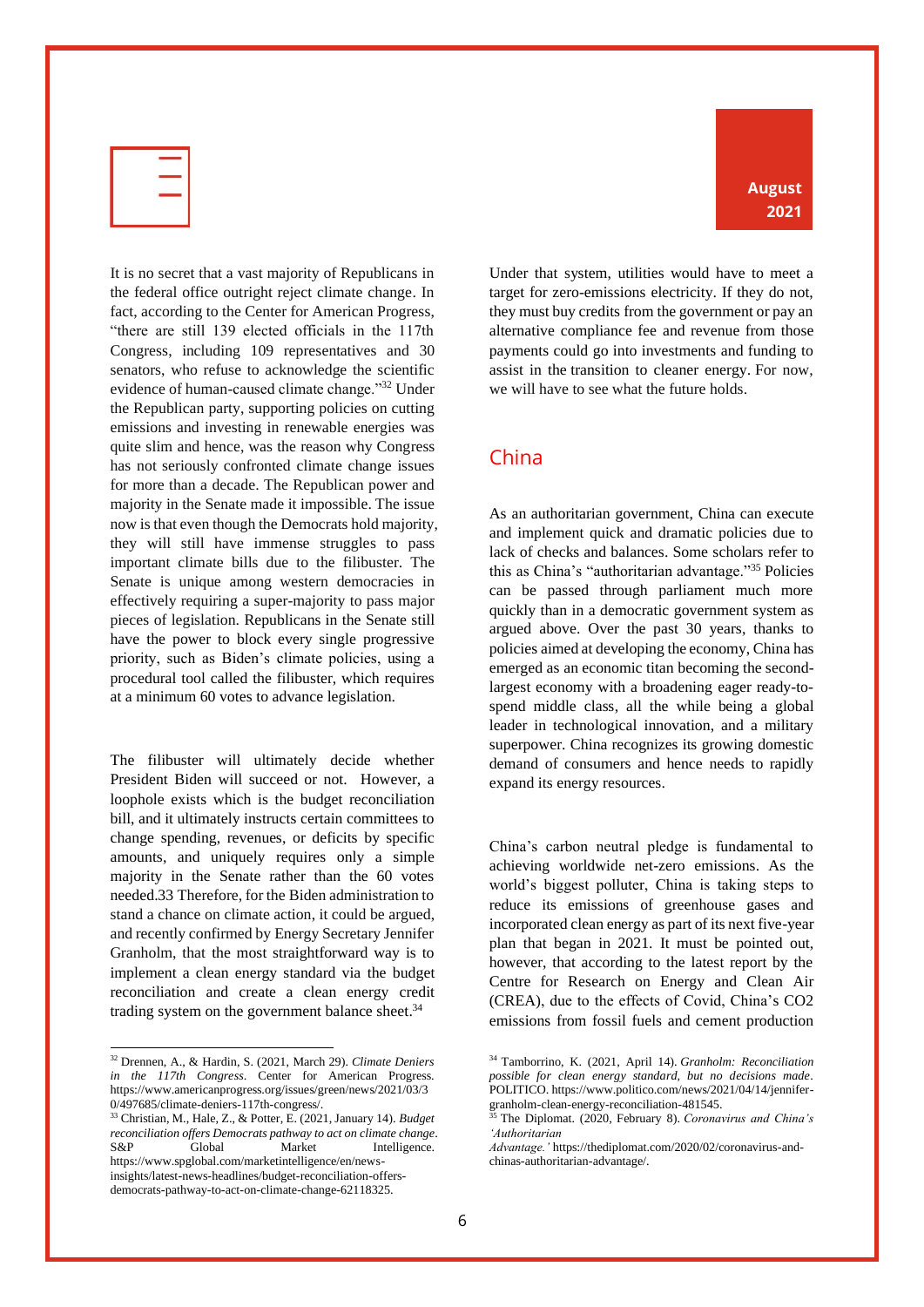| -                              |
|--------------------------------|
| X.<br>$\overline{\phantom{a}}$ |
| ۰                              |
|                                |

**August 2021**

grew by 15% in the first quarter of 2021 alone.<sup>36</sup> As a result, China's emissions generated nearly a record high of 12 billion metric tons of CO2 in the year ending March 2021.<sup>37</sup> China's pledge for the emissions reduction plan can only work if the current expansion of steel demand for construction slows down. At this rate, the plan to be carbon neutral by 2060 is in jeopardy. Regardless, the investment into renewables seems to be, economically speaking, just a competitive advantage on the world stage for China. comparison to the US in figure 2, the numbers for China in figure 4 are completely elsewhere in terms of renewable electricity generation. Hydro power is generating 1,232,100 GWh, more than double of what it was in 2009. Solar generation is at 176,901 GWh, and wind power at 365,801 GWh. However, despite the impressive figures, China's large and growing population is demanding more energy, and China will have to step it up even more if it is to reach its carbon-neutral pledge by 2060. At this rate, it is not enough.



That said, in 2019, China was the biggest investor in renewable energy, spending \$84.4 billion alone.<sup>38</sup> China simultaneously saw a 10% rise in wind investments to \$55 billion and a total capacity of 790GW of renewable power, mainly from hydroelectric, solar and wind power combined.<sup>39</sup> China is already leading in renewable energy production figures and surpassing the US by a landslide. It is currently the world's largest producer of wind and solar energy, and the largest domestic and outbound investor of renewable energy. China's goal is global leadership of this industry. In

(Source: https://www.iea.org/fuels-and-technologies/renewables)

#### <span id="page-8-0"></span>*Figure 4: Renewable electricity generation by source (non-combustible), China (People's Republic of China and Hong Kong China) 1990-2018*

To prepare for such setbacks, China's One Belt One Road (OBOR) initiative, adopted as far back as 2013,

<sup>36</sup> Myllyvirta, L. (2021, May 21). *Analysis: China's carbon emissions grow at fastest rate for more than a decade*. Centre for Research on Energy and Clean Air. https://energyandcleanair.org/analysis-chinas-carbon-emissionsgrow-at-fastest-rate-for-more-than-a-decade/.

<sup>37</sup> *Ibid.*

<sup>38</sup> Henze, V. (2020, January 16). *Late Surge in Offshore Wind Financings Helps 2019 Renewables Investment to Overtake 2018*.

BloombergNEF. https://about.bnef.com/blog/late-surge-inoffshore-wind-financings-helps-2019-renewables-investment-toovertake-2018/.

<sup>39</sup> IEA. (2021, February 1). *Renewables – Global Energy Review 2020 – Analysis*. https://www.iea.org/reports/global-energyreview-2020/renewables.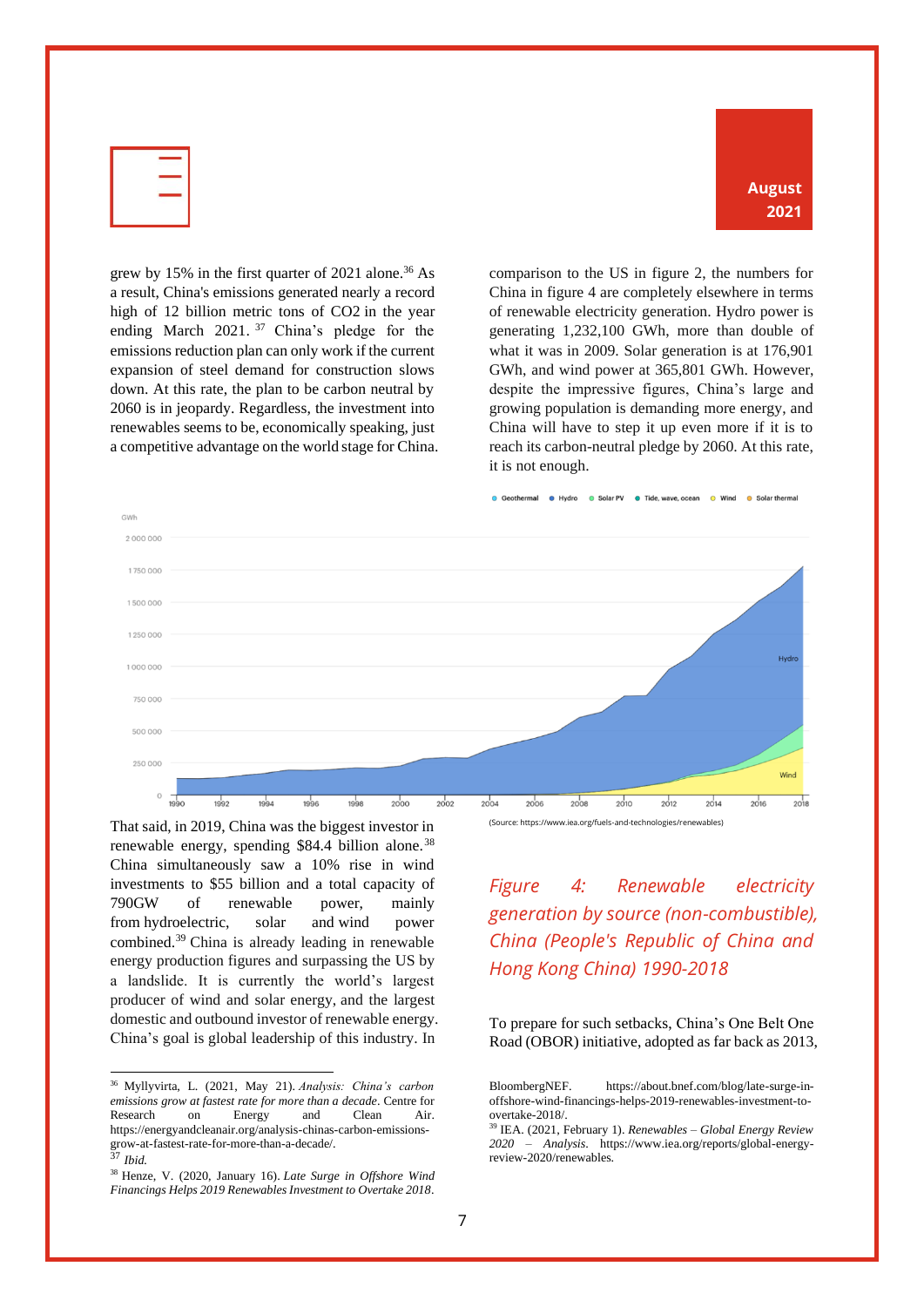

is ahead of the race in that its renewable energy investments saw an increase in shares from 38% in 2019 to 57% in 2020. $40$  With the proposal of the OBOR Initiative and the deepening of cooperation with the countries along the routes, China captures increasing shares in the renewable energy market year by year, becoming the largest international investor in the renewable energy sector. $41$  According to the International Energy Agency (IEA), between 2015-2021 China installed 36% of all global hydro electricity generation capacity, installed 40% global wind energy, and  $36\%$  of solar.<sup>42</sup>

Moreover, in 2016, four of the world's five biggest renewable energy deals were made by Chinese companies.<sup>43</sup> As early as 2017, China owns five of the world's six largest solar-module manufacturing companies and is number one as the world's largest wind turbine manufacturer.<sup>11</sup> However, even though China announced it would provide \$360 billion for the renewable energy industry by 2020, it also built 85 coal-fired power plants.<sup>44</sup> Therefore, it must not go without saying, that since 2019, Chinese financial institutions had committed \$36 billion for over onequarter of the 399 gigawatts of coal plants currently under development outside China from Pakistan to Bangladesh to Vietnam.<sup>45</sup> Coal use does not seem to be diminishing anytime soon.

On the other hand, as the world shifts from carbon to renewable, China has been active in developing the electricity network that is currently the backbone of the clean energy system. In other words, what else is

prompting this race to renewables at such unprecedent speed? Unsurprisingly, selfpreservation is the main motivator. The Chinese government is aware of its growing problem of air and water pollution and ultimately, if it wants to grow as a world leader and stay that way, it must mitigate the risks of socioeconomic instability. Since China's pledge to carbon-neutrality by the year 2060, China is incorporating renewable energy at a faster pace than the US, due in large part to its high consumption of coal, which is currently the primary source of the country's environmental degradation.<sup>46</sup> In terms of energy security, China must incorporate alternative sources into its energy matrix since it has no other choice, and not to mention would bring savings of up to USD 228 billion per year to China's economy accounting for improved health and reduced CO2 emissions in the air.<sup>47</sup>

## <span id="page-9-0"></span>China in the lead: Investments in strategic minerals needed for renewable technology

To get ahead in the green race, one must secure the raw materials needed to build the renewable technology in the first place. China has already taken the lead here and positioned itself to dominate the global supply of copper, a material in high demand as the world transitions to alternative energy systems. Not only that, as the world's largest metals consumer, China reserves the right to intervene in the

<sup>40</sup> Wang, C. N. (2021, January 21). *China Belt and Road Initiative (BRI) Investment Report 2020 – Green Belt and Road Initiative Center*. Green BRI Center. https://green-bri.org/china-belt-androad-initiative-bri-investment-report-2020/.

<sup>41</sup> Xiulan, L. (2020). Opportunities and Challenges for China's Renewable Energy Overseas Investment Case Country Study (Vietnam). *Heinrich Böll Stiftung Beijing*. Published. https://www.ghub.org/en/wp-

content/uploads/sites/2/2020/08/bri-re-vn-report-en-aug-2020.pdf.

<sup>42</sup> Buckley, T., & Nicholas, S. (2017). Chinas Global Renewable Energy Expansion. *Institute for Energy Economics and Financial Analysis*. Published. https://ieefa.org/wpcontent/uploads/2017/01/Chinas-Global-Renewable-Energy-Expansion\_January-2017.pdf.

<sup>43</sup> *Ibid.*

<sup>44</sup> Wang, C. N. (2021, January 21). *China Belt and Road Initiative (BRI) Investment Report 2020 – Green Belt and Road Initiative Center*. Green BRI Center. https://green-bri.org/china-belt-androad-initiative-bri-investment-report-2020/.

<sup>45</sup> Buckley, T. (2020, May 15). *IEEFA update: The renewable energy transition is coming to Asia*. Institute for Energy Economics & Financial Analysis. https://ieefa.org/the-renewableenergy-transition-is-coming-to-asia/.

<sup>46</sup> Kan, Haidong. "Environment and Health in China: Challenges and Opportunities." *Environmental Health Perspectives*, vol. 117, no. 12, 2009. *Crossref*, doi:10.1289/ehp.0901615.

<sup>47</sup> "Renewable Energy Prospects: China." *IRENA*, IRENA, 2014, www.irena.org/-

<sup>/</sup>media/Files/IRENA/Agency/Publication/2014/Nov/IRENA\_RE map\_China\_summary\_2014\_EN.ashx?la=en&hash=807F1019E 27CA5C3D36FBA445EC48F150D58A6B5: pg. 3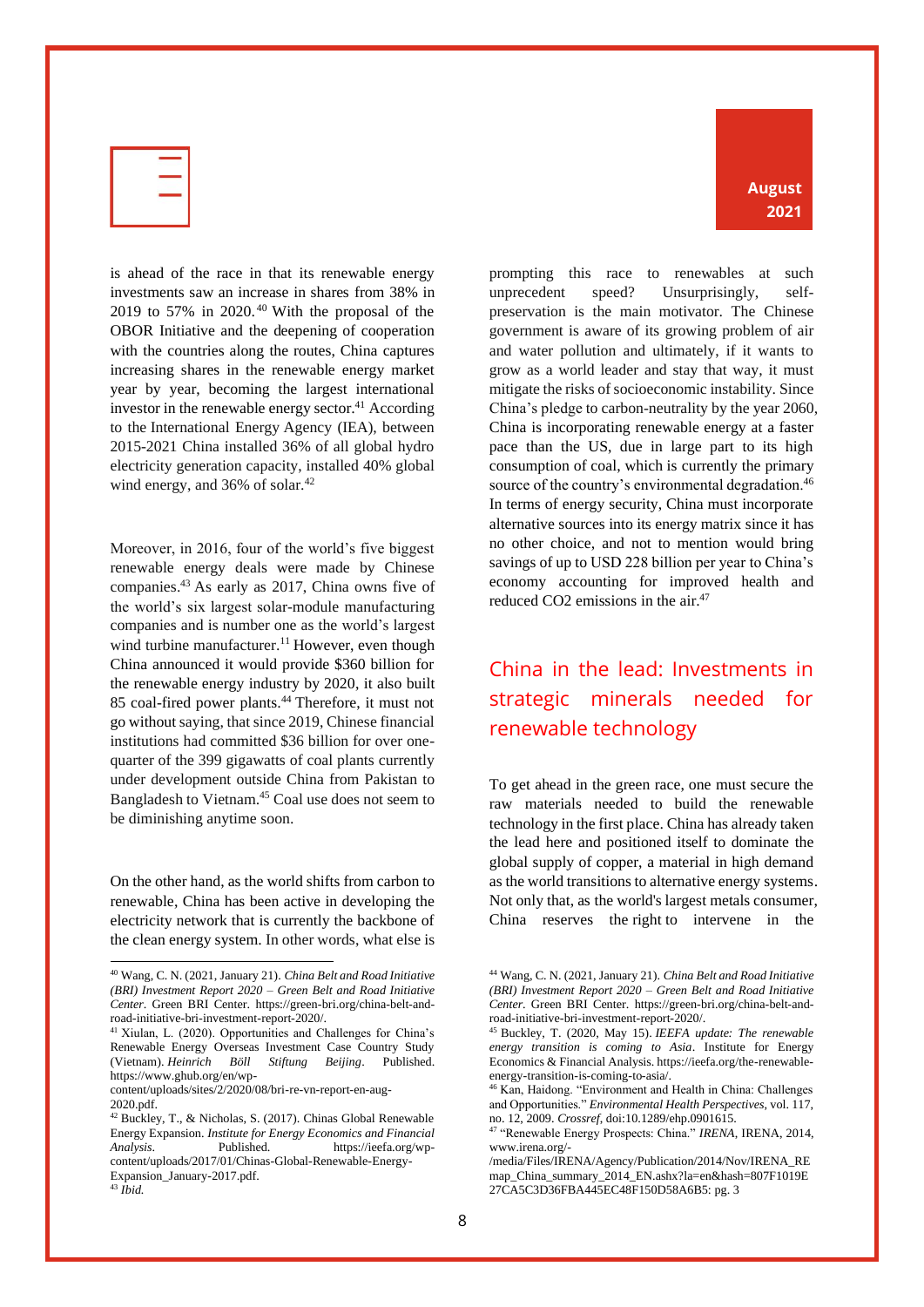| ÷          |
|------------|
| u.<br>____ |
| ۰          |
|            |

commodities markets. <sup>48</sup> Materials such as concrete, steel, plastic, glass, iron, chromium, copper, aluminium, manganese, nickel, zinc and molybdenum (to name a few) are needed for renewable technology and largely depends on the relative market share of different photovoltaic technologies. <sup>49</sup> Moreover, China is dominant in the lithium sector that is essential for batteries, electric vehicles and so on – and a global leader in smart grid investment.

Such materials are the "fuel" needed to build the solar panels, the wind turbines, store the energy in batteries, electric cars etc. China is the largest producer and exporter of these renewable technologies to date and holds nearly a third of the world's renewable energy patents. This dominance cascades into the supply and production chain, too. For instance, polysilicon is needed to construct solar cells. The machines that put this together are currently made in China. Most recently, Xinte, a subsidiary of China's TBEA Group, will invest this year \$1.35bn in a plant that is designed to produce 99,050 t/yr of polysilicon and some by-products including carbon head material, trichlorosilane and sodium hydroxide needed for renewable technologies. 50

The Biden Administration is set to put the US back on track by 2030 and will do everything they can to make America the "world's leader in clean energy research, investment, commercialization, manufacturing, and exports."<sup>51</sup> However, they have a long race ahead of them if they are to gain and secure essential materials such as the ones listed above. The US has just gotten started. For example,

\_raw\_material\_demand\_two-pager\_pubsy\_final.pdf.

figure 5 and 6 display China's dominance in both extraction and production of strategically important minerals, especially lithium, needed for the green technology revolution. The US currently does not process any of the below listed materials, and out of the top three extracting countries, the US extracts only 13% of rare earths, while China dominates with 60%.<sup>52</sup> Lithium, a key raw material for new-energy vehicle batteries, is concentrated primarily in Chile and Australia (see figure 6). China's import dependence for lithium was nearly 80% in 2020, and its dependence on Australia was around 60%.<sup>53</sup>

#### <span id="page-10-0"></span>*Figure 5: Share of top three producing countries in total processing of selected minerals and fossil fuels, 2019*





**United States**  $\bullet$  China **A** Russia **Oatar** Australia · Chile Indonesia · Japan · Finland **Belgium** Argentina Malaysia  $\alpha$ Estonia  $\Rightarrow$ (Source: IEA, 2019)

<sup>48</sup> Reuters. (2021, May 20). *Explainer: What's happening with industrial commodity prices in China?* https://www.reuters.com/world/china/whats-happeningwith-industrial-commodity-prices-china-2021-05-20/.

<sup>49</sup> European Commission. (2020). *Raw material demand for wind and solar energy*. https://ec.europa.eu/jrc/sites/jrcsh/files/jrc120228\_-

<sup>50</sup> Argus. (2021, March 12). *China's Xinte adding to polysilicon capacity*. Argus Research Center. https://www.argusmedia.com/en/news/2195373-chinas-xinteadding-to-polysilicon-capacity.

<sup>51</sup> Biden For President. (2020a, July 29). *Plan to Create 10 Million Clean Energy Jobs | Joe Biden*. Joe Biden for President: Official Campaign Website. https://joebiden.com/climate-laborfact-sheet/.

<sup>52</sup> "Executive Summary – The Role of Critical Minerals in Clean Energy Transitions – Analysis." *IEA*, IEA, 2019, www.iea.org/reports/the-role-of-critical-minerals-in-cleanenergy-transitions/executive-summary.

<sup>53 &</sup>quot;China's Heavy Reliance on Lithium from Australia May Ease with Rising Domestic Supplies." *Global Times*, 18 July 2021, www.globaltimes.cn/page/202107/1228968.shtml.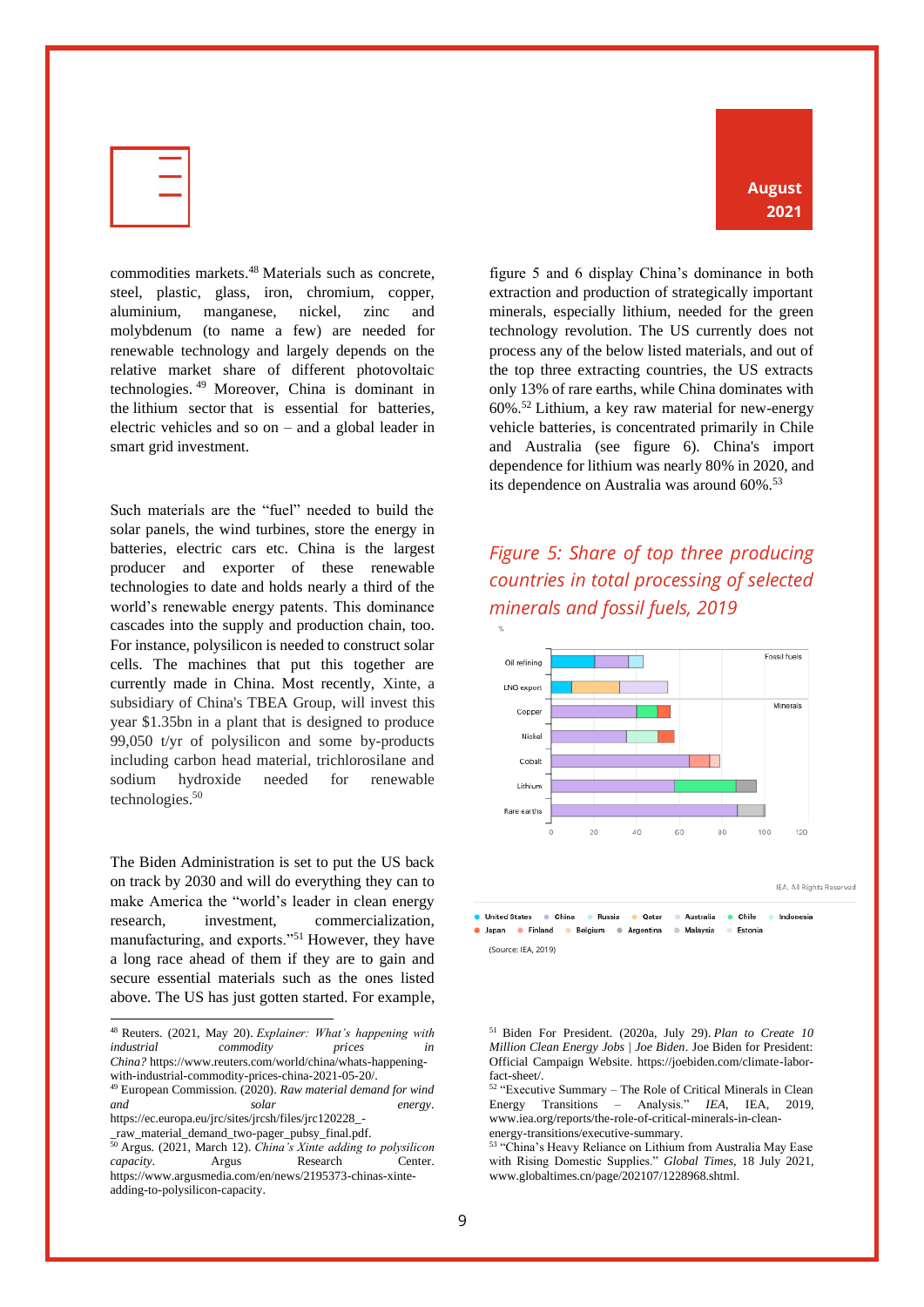

**August 2021**

#### <span id="page-11-0"></span>*Figure 6: Share of top three producing countries in total processing of selected minerals and fossil fuels, 2019*



(Source: IEA, 2019)

It goes without saying that the geopolitical motivations for China are clear. Investing into renewable energy is inevitable, and China knows that it needs to strategically dominate the markets of these new technologies in order to have influence over their development in the future. Other superpowers, such as the EU, need to watch out as China is in the lead to becoming the global energy leader.

# <span id="page-11-1"></span>Why is energy security so important?

Energy security has and always be an inherent tool for ensuring survival of a country. Energy is needed for the everyday life of citizens, basic functions like heating homes, fuel for transportation, providing electricity, supplying armies, and facilitates economies, to name a few. A country's development and advancements directly depend on energy. It goes without saying that the more the country can innovate towards renewables, batteries, battery storage and electric cars, the more it will be able to draw the industrial and economic benefits of this transition – in turn generating jobs and economic growth.

Just as China and the US have long competed for fossil fuel resources, these two great powers are competing to incorporate renewable energy sources to diversify their energy mix for long-term security. With the decline of US hegemony and the Chinese economy growing at an unprecedent rate, the competition towards the title of global leader has become ever so appealing, and renewable energy has hence become a more specific preoccupation of national energy policies for these two countries. Conversely, China is ahead of the race as it has a renewable energy investment of more than 30% greater than the US.

China has sufficient renewable natural resources (specifically wind and sun) to potentially meet its future energy demands. Meanwhile, the US is the world's second largest investor in renewable energy, its investments need to grow faster if it wants to catch up. There are many factors that contribute to the importance of investing into renewable energy and becoming the leader. Most importantly, the economic gains (new jobs associated with the development of renewable resources and their export potential); minimising environmental degradation; non-reliance of non-renewable resources such as oil; and political motivations (desires of governments to globally lead clean energy movements), among others.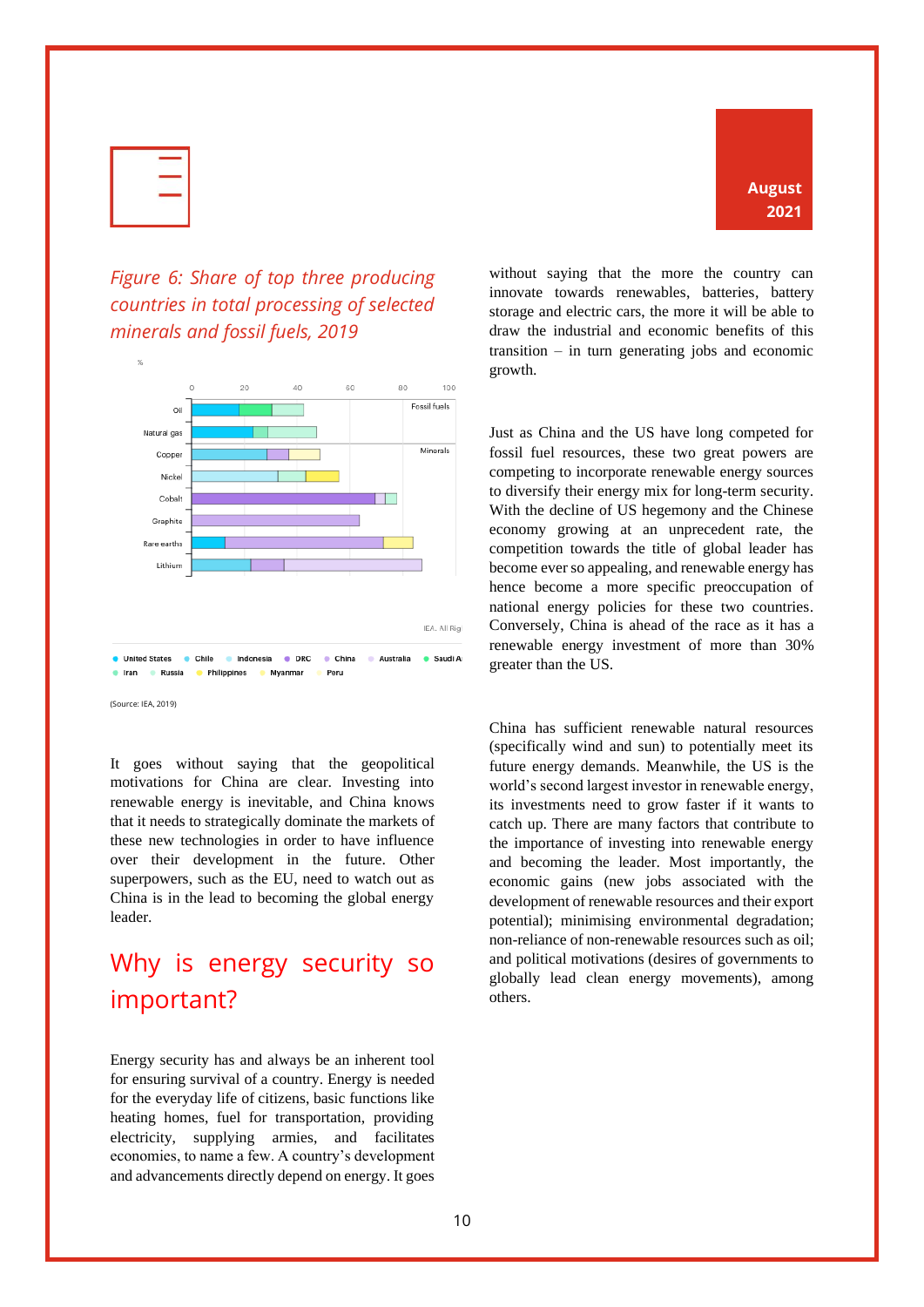| ÷       |
|---------|
| X.<br>۰ |
|         |

# <span id="page-12-0"></span>Geopolitical Implications: The future of fossil fuels and OPEC+?

The green energy transition will of course not go without its geopolitical challenges and particularly for oil and gas producing countries with less diversified economies that are dependent on oil revenues alone. Countries in the Middle East, North Africa, and the rest of the Organization of the Petroleum Exporting Countries (OPEC), and Russia have not made significant progress in terms of innovative sustainable diversification.<sup>54</sup> This could have severe ramifications for the future of these countries.

It has been made clear that most of the international community has made climate change a priority. Even top oil producing companies such as Royal Dutch Shell said its oil production and carbon emissions have already peaked in 2019, as it detailed plans to gradually wean itself off fossil fuels.<sup>55</sup> According to a recent statement, Shell expects its oil production to decline by between 1% and 2% each year after, and plans to become a net-zero emitter by 2050 by shifting towards clean energy innovation.<sup>56</sup> Many oil giants are following suit towards such drastic changes as they have written off billions of dollars of assets and revenues due to global oil demand forecasts that predict they may never reach the profit margin levels before the Covid pandemic.

with-customer-first-strategy.html. <sup>56</sup> *Ibid.*

#### **August 2021**

During the emergence of the global pandemic, OPEC+ producers struggled to form a collective response.<sup>57</sup> With Covid lockdowns, the oil and gas industry was turned upside down in 2020, as transportation came to a stop, dramatically reducing nearly all forms of fuel demand.<sup>58</sup> Global oil demand dropped from about 101 million barrels per day (mbd) in December 2019 to 85 mbd in the second quarter of 2020.<sup>59</sup> Saudi Arabia pushed for immediate action fearing the decrease in demand of oil worldwide, whilst Russia was hesitant to store more barrels after only agreeing to more reductions at a December 2019 OPEC+ meeting before the outbreak had even begun. <sup>60</sup> Russia, in particular, has marginally invested in renewable energy, is seeing its great shortfalls and expressed concerns time again about losing market share in its export of oil.<sup>61</sup> Most importantly, Russia is the third largest global producer of oil and provides more than 30% of the European demands in gas. This brings not only economic and political dividends based on the mutual dependence, but oil is most importantly Russia's biggest economic leverage. A decrease in the demand for oil would be detrimental to Russia's security as it provides more than 50% of the consolidated budget to the Federation. <sup>62</sup> Russia too will be forced to expand its energy sources as well if it wants to survive as a powerful nation.

The IEA Executive Director Dr. Fatih Birol said, solar will be the king of the world's electricity markets. As oil forecasts sees demand plateauing by 2030, the era of global oil demand growth will come

<sup>54</sup> Meyer, Robinson. "The Energy Revolution Is Tweaking OPEC Out." *The Atlantic*, 6 July 2021, www.theatlantic.com/newsletters/archive/2021/07/energyrevolution-tweaking-opec-out/619372.

<sup>55</sup> Shell. (2021, February 11). *Shell accelerates drive for net-zero emissions with customer-first strategy*. https://www.shell.com/media/news-and-mediareleases/2021/shell-accelerates-drive-for-net-zero-emissions-

<sup>57</sup> OPEC+ (2018) is the addition of the 10 Non-OPEC nations, notable among them Russia, Mexico and Kazakhstan.

<sup>58</sup> The Atlantic Council. (2021). The Global Energy Agenda. *The Atlantic Council*. Published. https://www.atlanticcouncil.org/wpcontent/uploads/2021/01/The-Global-Energy-Agenda-2021.pdf.

<sup>59</sup> U.S. Energy Information Administration. (2021, May). *Short-Term Energy Outlook*. EIA. https://www.eia.gov/outlooks/steo/pdf/steo\_full.pdf.

<sup>60</sup> Forsey, A. (2021, February 23). *The Global Energy Agenda*. Atlantic Council. https://www.atlanticcouncil.org/contentseries/global-energy-agenda/the-global-energy-agenda/#hpartner-perspective-opec-back-from-the-brink.

<sup>61</sup> The Moscow Times. "Russia Faces Huge Revenue Losses From Renewables Push, Finance Minister Warns." *The Moscow Times*, 23 Aug. 2021, www.themoscowtimes.com/2021/07/08/russiafaces-huge-revenue-losses-from-renewables-push-financeminister-warns-a74463.

<sup>62</sup> Bogoviz, A. V., Lobova, S. V., Ragulina, Y. V., & Alekseev, A. N. (2018). Russia's Energy Security Doctrine: Addressing Emerging Challenges and Opportunities. *International Journal of Energy Economics and Policy*, *18*(5), 1–5. https://doi.org/10.32479/ijeep.6736.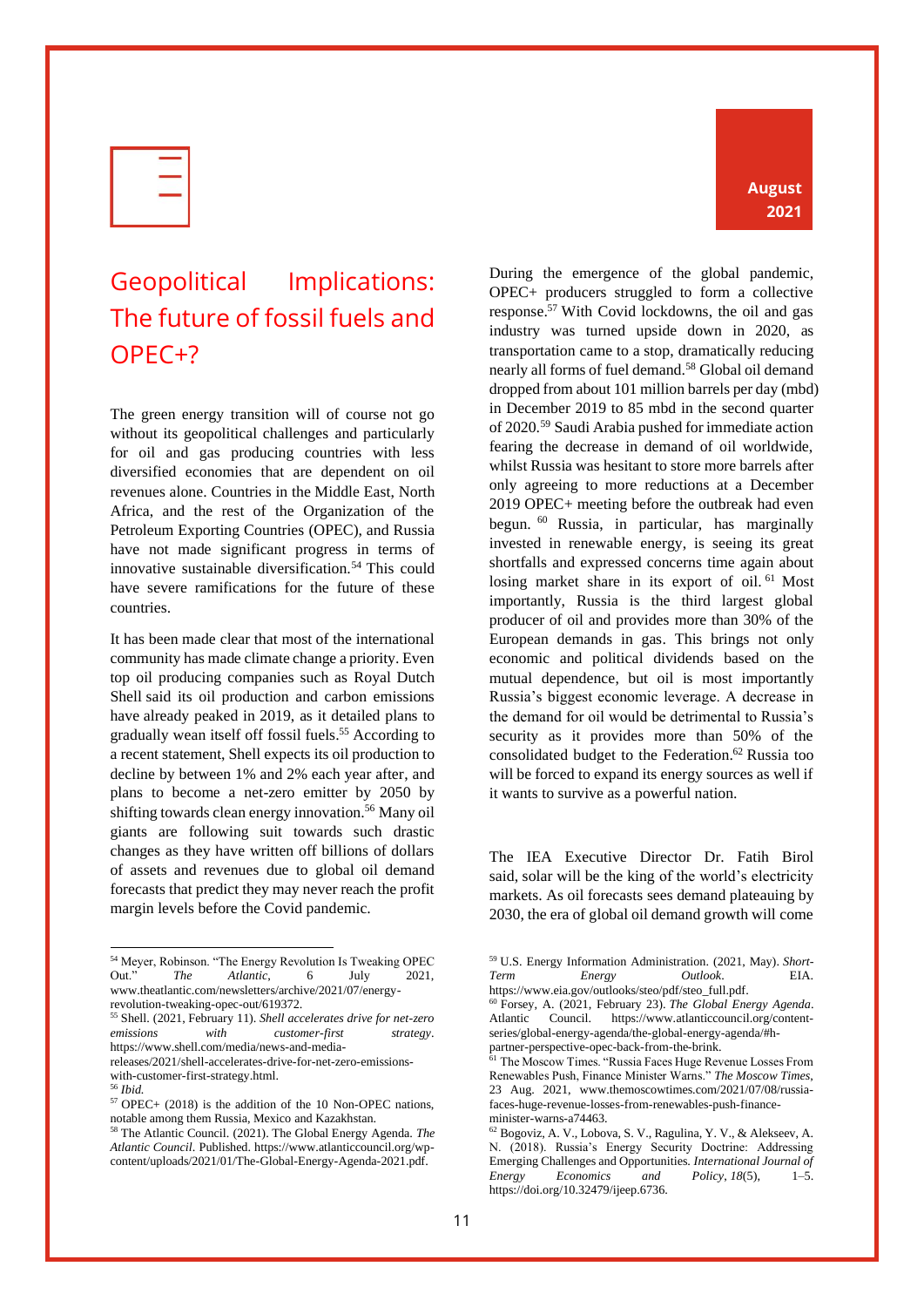

to an end in the next decade. Birol states that Solar is now cheaper than coal and natural gas in most parts of the globe, and hence, by 2030, renewables will capture 80% of new power generation. <sup>63</sup> Overall, Birol argues that there is no indication that the pandemic has come close to triggering a major structural shift in the oil intensity of the global economy. That is to say, that if the world economy recovers without significant changes in government policies to accelerate the adoption of low-carbon alternatives, oil demand will recover with it.<sup>64</sup> The role of government policy for all global powers will therefore be absolutely essential to seize the opportunity presented by COVID and accelerate the energy transition.

#### <span id="page-13-0"></span>Risks and Recommendations

It is therefore clear that there are several security risks that come with the spread of renewable energies, so it is imperative that governments do their best to prepare sooner rather than later.

1) Since the outbreak of the pandemic, and public announcements by global leaders such as the US and China to go carbon neutral, the global energy transition is seemingly accelerating more quickly than expected. For countries that are unprepared, the consequences could be severe. Looking at developing nations, and developed nations for that matter, that do not have a prepared plan for cyberattacks on their energy systems, the risk of blackouts and ransoms by hackers, hostile states, or terrorist organizations poses as an imminent threat on the

**August 2021**

horizon – potentially leading to large economic and social damages.

On May 12, 2021, President Joe Biden released an Executive Order (EO) on improving the nation's cybersecurity and enhancing its cyber resilience. 65 The President has directed several government agencies to begin formulating guidelines and rules to shape an environment where security is woven into several parts, notably the energy sector. **The US would greatly benefit by collaborating with its closest allies, such as the EU who have a running start on the topic.** The importance of data-driven technologies in the energy sector was underlined in the European Green Deal and aims to 'explore measures to ensure that digital technologies such as artificial intelligence, 5G, cloud and edge computing and the internet of things can accelerate and maximize the impact of policies to deal with climate change.' <sup>66</sup> **Similarly, the US can become an international leader in promoting a cybersecurity culture among the wind and solar energy community and stakeholders, encouraging cybersecurity information sharing including cyber threats and alerts, vulnerabilities, cyber incidents, attack patterns, lessons learned, and best practices. Establishing regularly conducted workshops on cyber threats with energy companies conducting business in the US could be essential to mitigate risks of attack.** 

2) Smart electricity grids will play an increasingly larger role in mitigating the variability of weather conditions, especially in states and countries with vast differences in exposure to sun. Renewables are expected to produce more than half the world's electricity by 2035, and with that, at lower prices than fossil-fuels**.** <sup>67</sup> **From the economical side, the** 

021/Global-Energy-Perspective-2021-final.pdf.

<sup>63</sup> IEA. (2021, February 1). *Renewables – Global Energy Review 2020 – Analysis*. https://www.iea.org/reports/global-energyreview-2020/renewables.

<sup>64</sup> IEA. (2021b, March 17). *Oil markets face uncertain future after rebound from historic Covid-19 shock - News*. https://www.iea.org/news/oil-markets-face-uncertain-futureafter-rebound-from-historic-covid-19-shock.

<sup>65</sup> House, The White. "Executive Order on Improving the Nation's Cybersecurity." *The White House*, 13 May 2021, www.whitehouse.gov/briefing-room/presidential-

actions/2021/05/12/executive-order-on-improving-the-nationscybersecurity.<br>  $^{66}$  Com

Commission Communication, 'The European Green Deal' COM (2019) 640 final.

<sup>67</sup> McKinsey and Company. "Global Energy Perspective 2021." *McKinsey and Company*, 2021, www.mckinsey.com/~/media/McKinsey/Industries/Oil%20and% 20Gas/Our%20Insights/Global%20Energy%20Perspective%202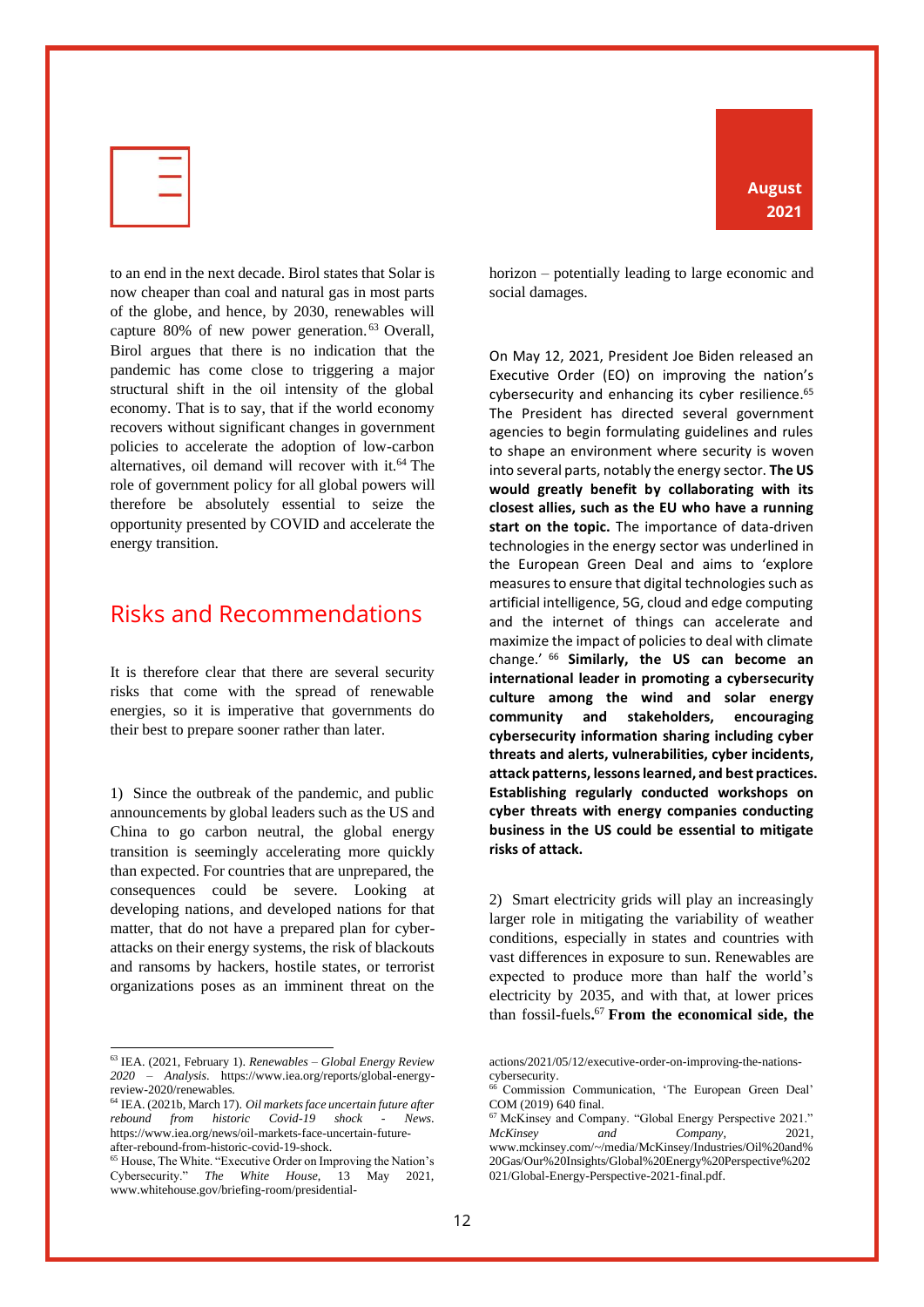

**lowering of electricity prices and cost of renewable technology should in turn stimulate electrification and catalyse cross-border trade in electricity where electric utilities can reduce their cost during peak periods by importing cheaper off-peak electricity from other jurisdictions.** <sup>68</sup> **Moreover, energy companies, with the support of the government, can utilise the savings for R&D in better long-term energy storage.** Long-duration energy storage provides 10-100 hours of charging and discharging duration that is beyond the economics or capacity of conventional batteries.<sup>69</sup> However, we are going to need durations of up to 500 hours or more, and current lithium-ion battery technology do not have the capacity. Therefore, R&D will be essential. Currently, natural gas power plants are turned on to replace "off-times" of wind and solar. As the grid is decarbonized, however, fossil fuel plants will be phased out and as that happens, other resources will be needed to fill the gaps in electricity. Currently, both the US and China are in need of developments here. **Some studies have shown that hydrogen can be directly produced using renewable electricity through water electrolysis, and the production cost is dropping steadily due to the advances in water splitting technologies and availability of low-cost electricity**. <sup>70</sup> This form of electricity production can be stored long term for seasonal energy shifts, as well as facilitate long-duration energy storage in future carbon-free energy mixes.

3) China's control of valuable raw materials, the supply of minerals needed to manufacture wind and solar energy, together with electric cars and batteries, raises concern about the security of access to these raw materials. Each material carries their own geopolitical risk, just as oil had its. The leader in green technology might just be the controller of world mineral prices. For example, in 2008, China imposed a limit on the supply to foreign buyers of rare earths whereas it holds a large part of the global production. It led to a panic in the markets and a very

rapid increase in prices. Clearly, this is a very likely scenario for the future of the production of electric cars, solar panels, wind turbines, batteries, battery storage and solar panels, where cobalt, lithium, and copper, for example, are key components (see figure 5 and 6). **The supply chains for these materials and technologies need to be appropriately managed by countries looking to transition to renewables, to avoid creating new adverse social and environmental impacts along the supply chain.** For example, Cobalt, lithium and rare earths needed for batteries are the metals of highest concern, as their demand will begin to increase at unprecedent rates and supply will be at risk. **The industry, as a whole, can begin by implementing responsible sourcing, and by doing so will encourage more mines to engage in responsible practices and certification schemes.**

Lastly, the geopolitics of energy will therefore not end, but instead transform to a new arena where there will be new winners and losers. For the winners of this race, those seeking industrial opportunities from this transition will see the strengthening of its energy security for most of the countries currently importing oil and natural gas, in turn promoting job creation and economic growth. For the losers, instability for oil-and-gas exporting countries such as Russia and Saudi Arabia will be inevitable and forced to transition to renewables and therefore, reinvent their economy in order to fit in the new developing energy generation. To not be left behind means to adapt to the new security risks of securing sustainable and adaptable electricity and mineral supplies.

Whatever the resistance, the green transition has now gathered so much momentum, with net-zero goals enshrined in law in many countries throughout the world, that what once looked impossible now seems inevitable. Just as coal and oil reshaped the world, clean energy will and must do the same. The energy transition will not only curb fossil fuel emissions, the

<sup>68</sup> Antweiler, W. (2016). Cross-border trade in electricity. *Journal of International Economics*, *101*, 42–51. https://doi.org/10.1016/j.jinteco.2016.03.007.

<sup>69</sup> "Hydrogen Production: Electrolysis." *Energy.Gov*, 2021, www.energy.gov/eere/fuelcells/hydrogen-production-electrolysis. <sup>70</sup> Ibid.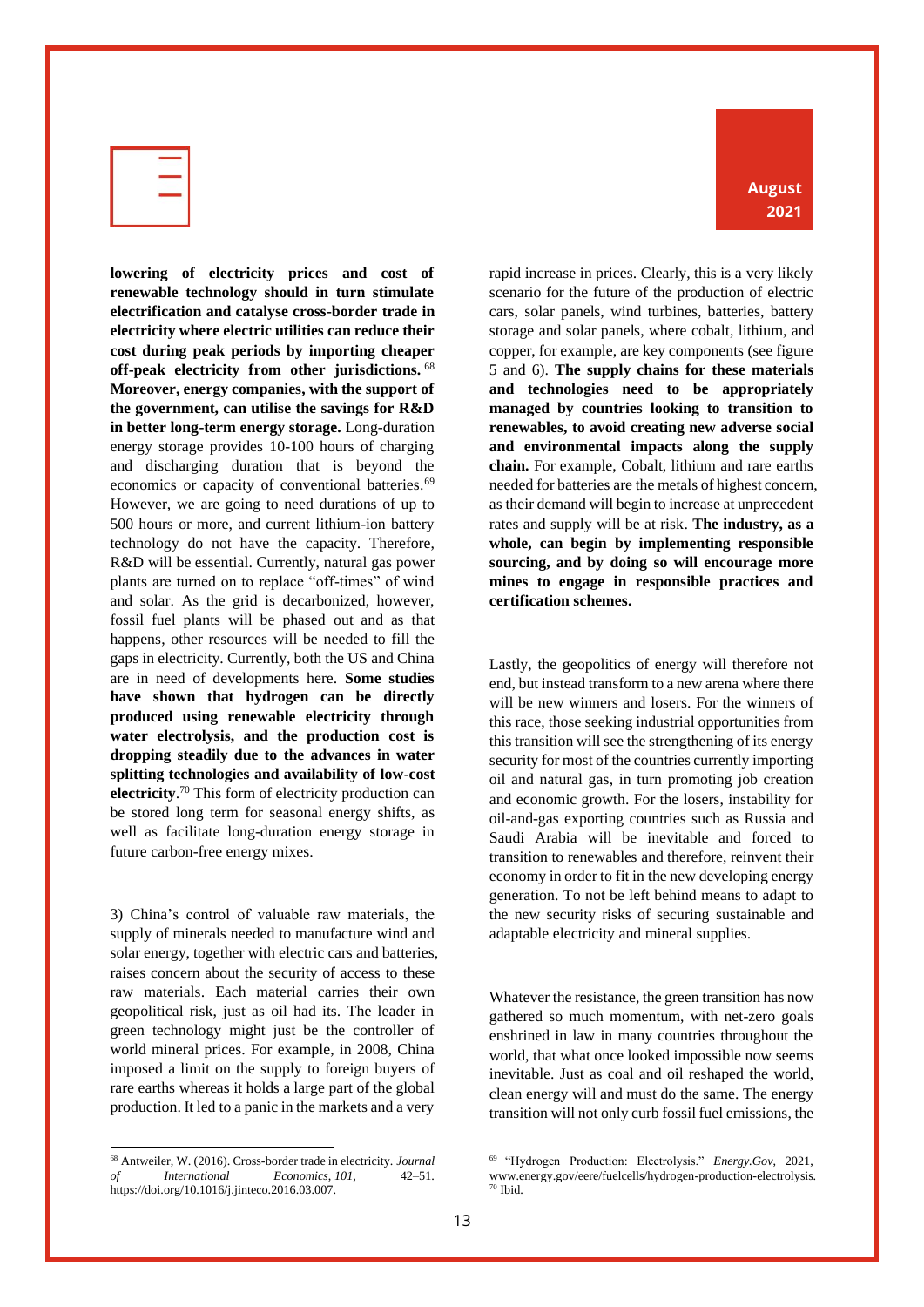| v<br>-- |  |  |
|---------|--|--|
|         |  |  |
|         |  |  |

redistribution of power as we know it could be changed in the near future. The winners are positively transitioning the global energy arena towards a more sustainable and healthier future, ultimately shifting away from the greatest risk of all, climate change

**August 2021**